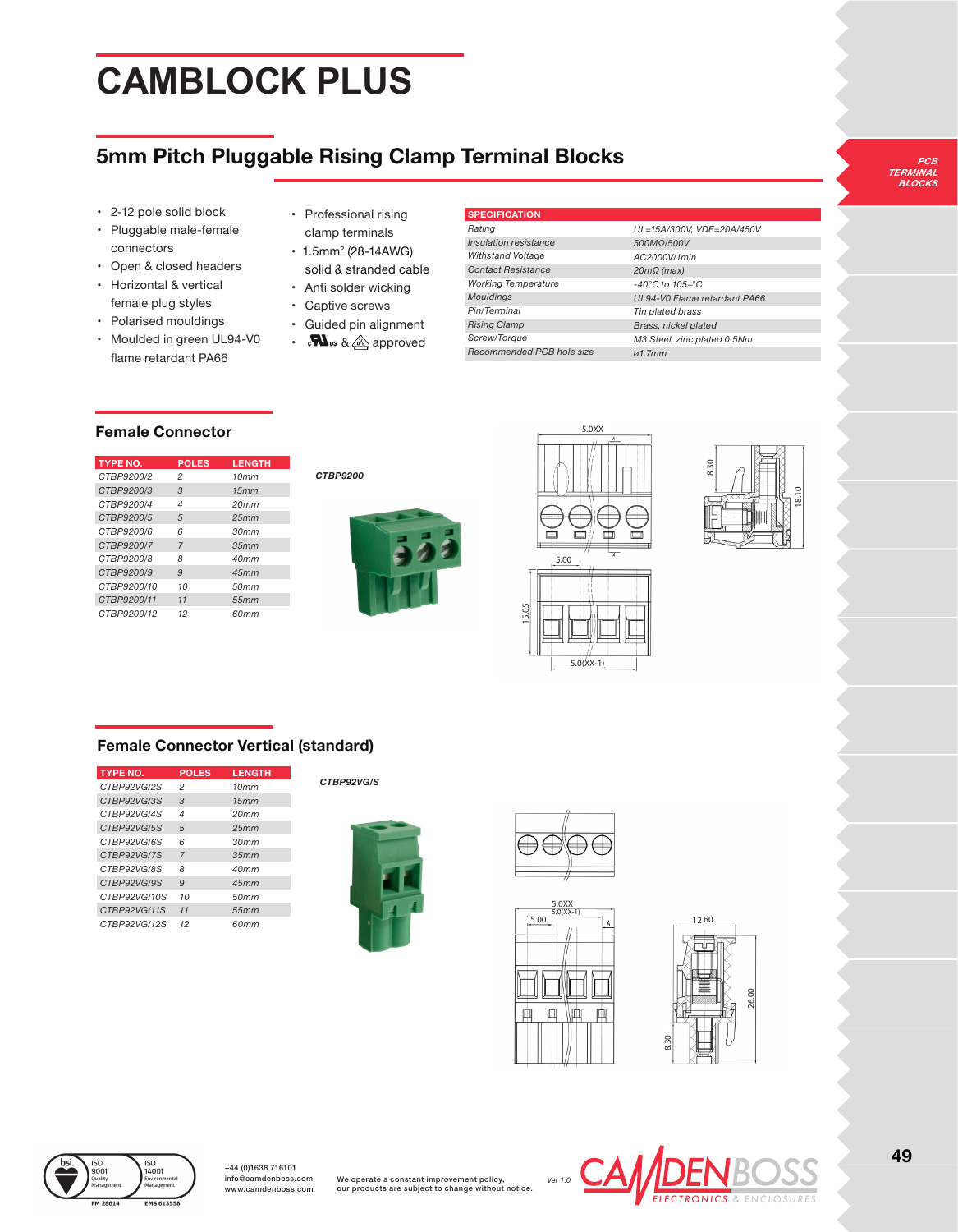# **CAMBLOCK PLUS**

### **Female Connector Vertical (reversed)**

| <b>TYPE NO.</b> | <b>POLES</b> | <b>LENGTH</b> |
|-----------------|--------------|---------------|
| CTBP92VG/2R     | 2            | 10mm          |
| CTBP92VG/3R     | 3            | 15mm          |
| CTBP92VG/4R     | 4            | 20mm          |
| CTBP92VG/5R     | 5            | 25mm          |
| CTBP92VG/6R     | 6            | 30mm          |
| CTBP92VG/7R     | 7            | 35mm          |
| CTBP92VG/8R     | 8            | 40mm          |
| CTBP92VG/9R     | 9            | 45mm          |
| CTBP92VG/10R    | 10           | 50mm          |
| CTBP92VG/11R    | 11           | 55mm          |
| CTBP92VG/12R    | 12           | 60mm          |

*CTBP92VG/R*







#### **PCB Mounting Male Vertical (closed ended)**

| <b>TYPE NO.</b> | <b>POLES</b>   | <b>LENGTH</b> |
|-----------------|----------------|---------------|
| CTBP9300/2      | 2              | 11.4mm        |
| CTBP9300/3      | 3              | 16.4mm        |
| CTBP9300/4      | $\overline{4}$ | 21.4mm        |
| CTBP9300/5      | 5              | 26.4mm        |
| CTBP9300/6      | 6              | 31.4mm        |
| CTBP9300/7      | $\overline{7}$ | 36.4mm        |
| CTBP9300/8      | 8              | 41 4mm        |
| CTBP9300/9      | 9              | 46 4mm        |
| CTBP9300/10     | 10             | 51 4mm        |
| CTBP9300/11     | 11             | 56.4mm        |
| CTBP9300/12     | 12             | 61 4mm        |

*CTBP9300*









### **PCB Mounting Male Horizontal (closed ended)**

| <b>TYPE</b><br>NO. | <b>POLES</b>   | <b>LENGTH</b> |
|--------------------|----------------|---------------|
| CTBP9350/2         | 2              | 11 4mm        |
| CTBP9350/3         | 3              | 16.4mm        |
| CTBP9350/4         | 4              | 21 4mm        |
| CTBP9350/5         | 5              | 26.4mm        |
| CTBP9350/6         | 6              | 31 4mm        |
| CTBP9350/7         | $\overline{7}$ | 36.4mm        |
| CTBP9350/8         | R              | 41 4mm        |
| CTBP9350/9         | 9              | 46.4mm        |
| CTBP9350/10        | 10             | 51 4mm        |
| CTBP9350/11        | 11             | 56.4mm        |
| CTRP9350/12        | 12             | 61 4mm        |

#### *CTBP9350*









We operate a constant improvement policy, our products are subject to change without notice.

+44 (0)1638 716101 info@camdenboss.com www.camdenboss.com